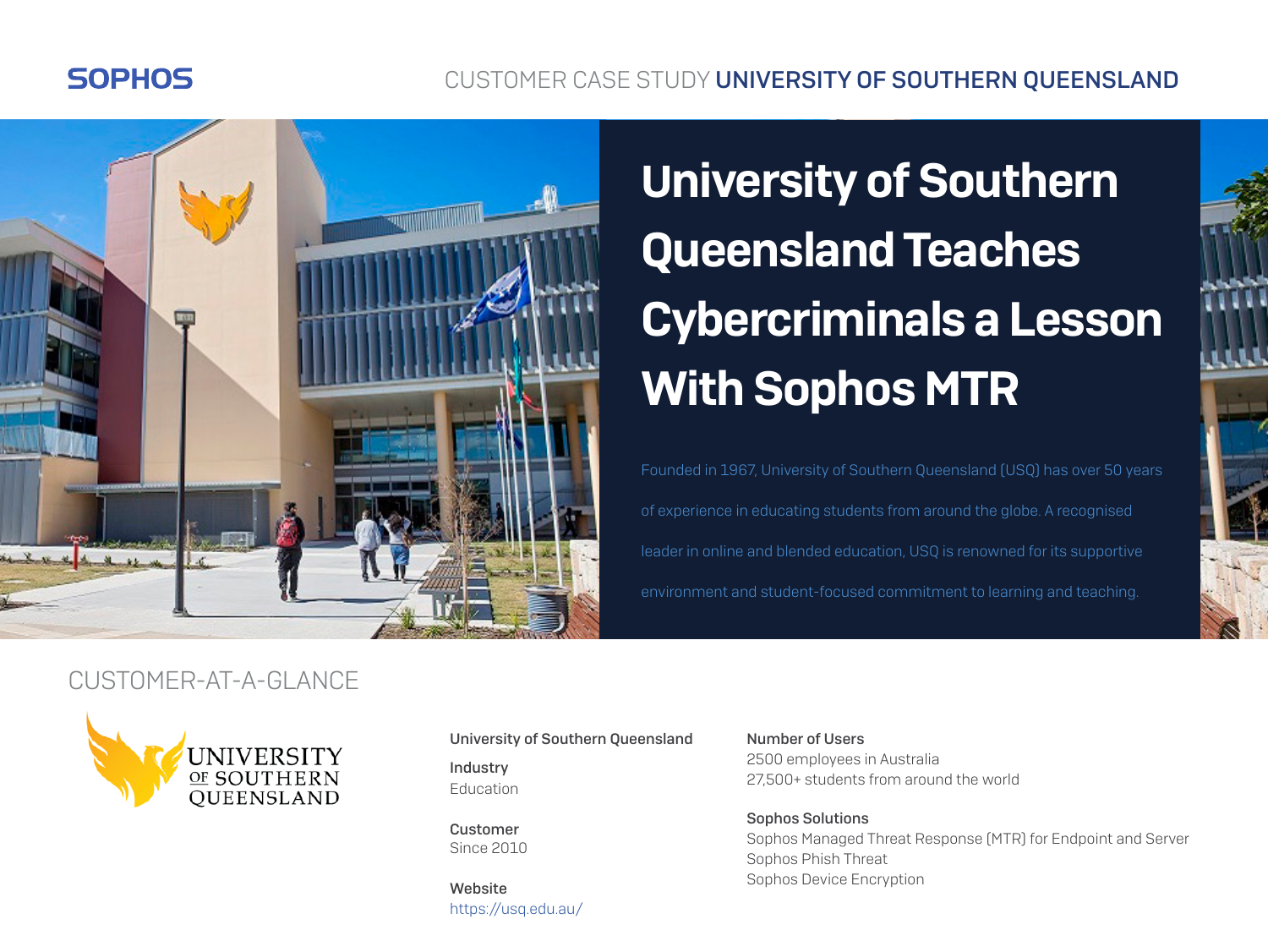*'We ran a proof of value exercise with a number of vendors, but Sophos was the clear winner in terms of the benefits and peace of mind it would bring to our team.'*

Scott Sorley, Executive Director of ICT Services

#### Business Challenge

Needed to ensure proactive protection, particularly throughout COVID-19 when many staff were working remotely.

Required a cybersecurity solution that could face the evolving threat landscape especially targeting the education sector.

## When should cybersecurity be more than just detection?

As an organisation that operates in a sector that has seen several high-profile cyberattacks in recent years, University of Southern Queensland (USQ) doesn't underestimate the importance of cybersecurity and the need to be proactive. As an early adopter of online learning (which meant the university didn't miss a day of learning during COVID-19 restrictions) its cybersecurity posture has, for a long time, been very strong. However, for Scott Sorley, Executive Director of ICT Services and Luke Drury, Cybersecurity Manager at USQ, it is important to remain proactive to defend against the modern threat landscape.

"The threat landscape moves at a rapid pace, so it's important we're on the front foot and not waiting for something to happen," said Drury.

After identifying what was needed, Sorley and Drury conducted a rigorous evaluation process, speaking with a number of vendors. They ultimately decided Sophos' [Managed Threat Response \(MTR\)](https://www.sophos.com/en-us/products/managed-threat-response.aspx) – a fully managed threat hunting, detection and response service that provides organisations with a dedicated 24/7 security team to neutralise the most sophisticated and complex threats – was the perfect service for the university's requirements.

"What we were looking for wasn't just about the detection of threats, but also the response capability."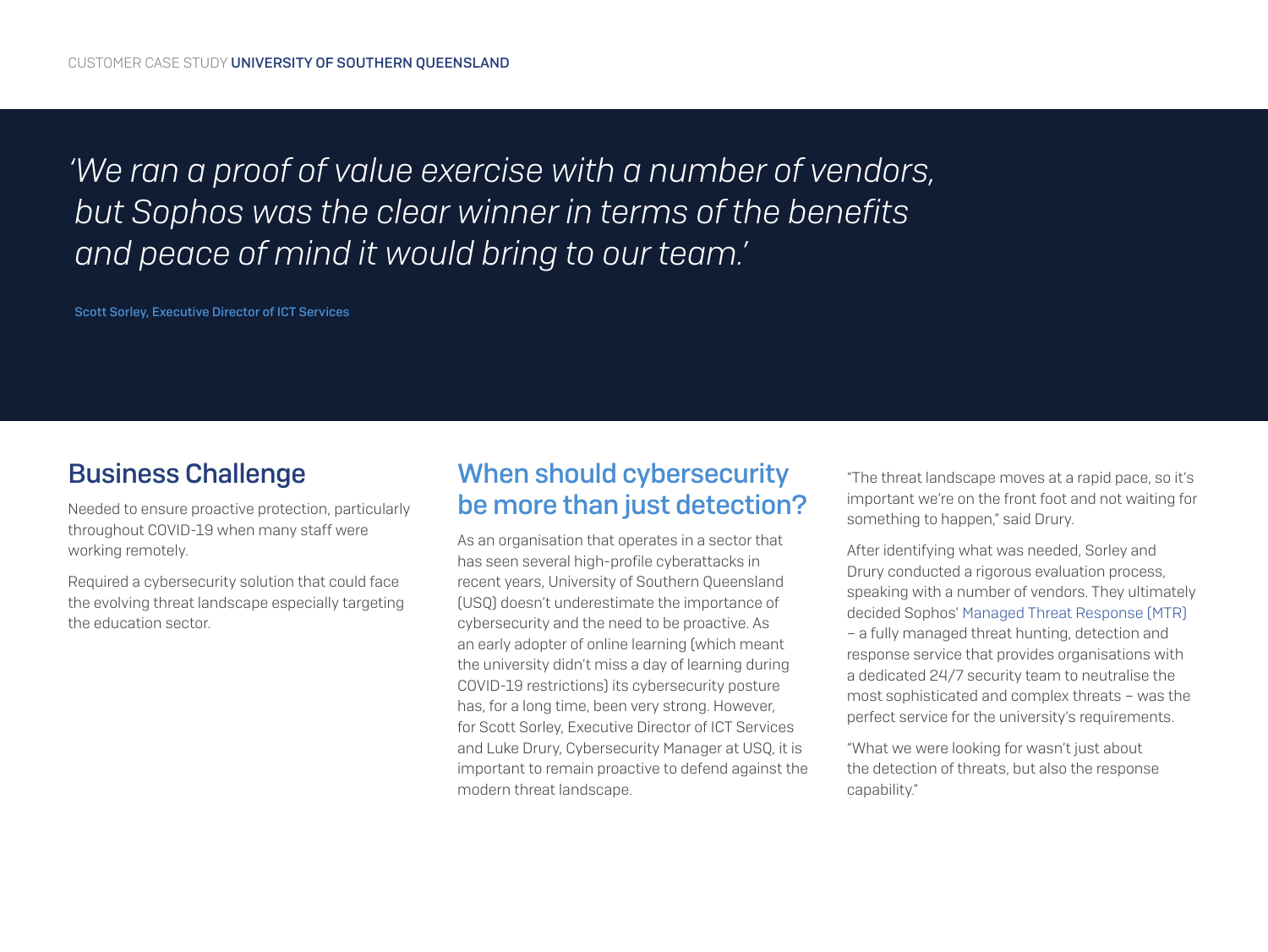

*'We wanted to invest in a service that ensured we were being proactive in our cybersecurity approach; a service that was going to not only detect, but respond to these threats, before they became a problem for us.'*

Luke Drury, Cybersecurity Manager, University of Southern Queensland

## How do you stop a pen tester in their tracks?

While confident Sophos MTR was the right choice, Sorley and Drury did not expect the service to work as well as it did. Initially, MTR was given restricted access where USQ's IT team would review all threats flagged. After seeing how accurate and effective the service was (there were no false positives), MTR team members were given access to manage and isolate threats themselves.

"It's important we make smart investments that deliver real value to the organisation, but we didn't anticipate the value to be as good as what it has been," conveyed Drury. "We never expected to be able to take a step back and give MTR full autonomy, without ongoing intervention from our end—but that's the way it is."

Drury recounts a time he put MTR to the test by hiring third-party penetration testers, without notifying the MTR team. To his—and the penetration testers'—great surprise, MTR passed with flying colours.

"MTR picked the pen testers' pockets. The penetration testers had no answer or recourse for being stopped. Every time the testers tried anything, MTR isolated the endpoints and notified us immediately of what was happening. The Sophos MTR called and spoke to us in front of the penetration testers, who were still shocked they couldn't find a way in. That was the very point we knew we could absolutely trust the Sophos service."